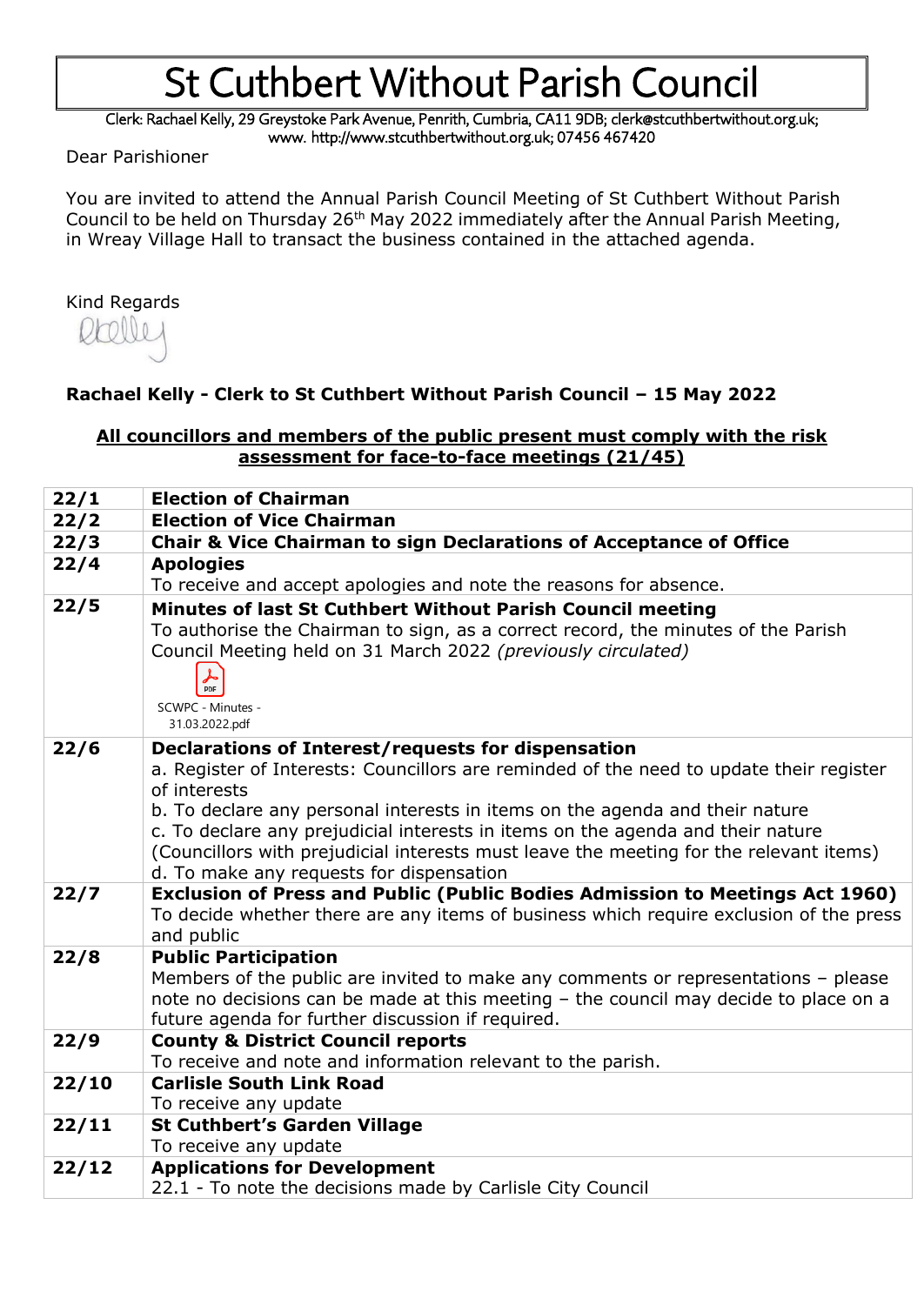Clerk: Rachael Kelly, 29 Greystoke Park Avenue, Penrith, Cumbria, CA11 9DB; clerk@stcuthbertwithout.org.uk; www. http://www.stcuthbertwithout.org.uk; 07456 467420

| Ref no.                                                                          |  | <b>Description</b>                                                               | <b>Location</b>             |                                                               | <b>Comment</b>          |  |  |  |
|----------------------------------------------------------------------------------|--|----------------------------------------------------------------------------------|-----------------------------|---------------------------------------------------------------|-------------------------|--|--|--|
| None                                                                             |  |                                                                                  |                             |                                                               |                         |  |  |  |
|                                                                                  |  | 22.2 - To ratify the below submissions to Carlisle City Council                  |                             |                                                               |                         |  |  |  |
| Ref no.                                                                          |  | <b>Description</b>                                                               |                             | <b>Location</b>                                               | <b>Comment</b>          |  |  |  |
| Various, as                                                                      |  | Variation of conditions 1, 4, 5, 6, 9, 14                                        |                             |                                                               |                         |  |  |  |
| listed below                                                                     |  | & 15 and removal of conditions 2, 3,                                             |                             |                                                               |                         |  |  |  |
|                                                                                  |  | 11 and 12 of previously approved                                                 |                             |                                                               |                         |  |  |  |
|                                                                                  |  | application 18/0116 (residential                                                 |                             | Former<br>stables,<br>Horsebox &<br>Lorry Park<br>on land adj |                         |  |  |  |
|                                                                                  |  | development to provide 42no.                                                     |                             |                                                               |                         |  |  |  |
|                                                                                  |  | Dwellings (33no. Houses and 9no.                                                 |                             |                                                               |                         |  |  |  |
|                                                                                  |  | Apartments) - works to be carried out                                            |                             |                                                               |                         |  |  |  |
|                                                                                  |  | include new build, the conversion of                                             |                             |                                                               |                         |  |  |  |
|                                                                                  |  | existing buildings and works to form                                             |                             |                                                               | No comments             |  |  |  |
|                                                                                  |  | two improved vehicular accesses                                                  |                             | Blackwell                                                     |                         |  |  |  |
|                                                                                  |  | including the demolition of no.68                                                | House,                      |                                                               |                         |  |  |  |
|                                                                                  |  | durdar road)                                                                     |                             | Durdar Road                                                   |                         |  |  |  |
| 22/0248                                                                          |  | (zone 1)                                                                         |                             |                                                               |                         |  |  |  |
| 22/0250                                                                          |  | (zone 2)                                                                         |                             |                                                               |                         |  |  |  |
| 22/0251<br>22/0252                                                               |  | (zone 3)<br>(zone 5)                                                             |                             |                                                               |                         |  |  |  |
| 22/0253                                                                          |  | (zone 4)                                                                         |                             |                                                               |                         |  |  |  |
| 22/0357                                                                          |  | Creation of new secured de-escalation                                            |                             | Garlands                                                      | Object $-$ to           |  |  |  |
|                                                                                  |  | courtyard with perimeter anti-climb                                              |                             | Clinic &                                                      | any further             |  |  |  |
|                                                                                  |  | fencing and secure gated access;                                                 |                             | Hospital,<br>Cumwhinton                                       | development             |  |  |  |
|                                                                                  |  | installation of new resin/tarmac                                                 |                             |                                                               | on                      |  |  |  |
|                                                                                  |  | paving hard standing and bench;                                                  | <b>Drive</b>                |                                                               | Cumwhinton              |  |  |  |
|                                                                                  |  | alterations to existing windows to suit                                          |                             |                                                               | Drive until<br>the road |  |  |  |
|                                                                                  |  | new layouts and configuration of                                                 |                             |                                                               |                         |  |  |  |
|                                                                                  |  | ward, including infill of existing                                               |                             |                                                               | surface us              |  |  |  |
|                                                                                  |  | windows, reduction of window                                                     |                             |                                                               | brough up to            |  |  |  |
|                                                                                  |  | Heads for maintenance and newly                                                  |                             |                                                               | an adoptable            |  |  |  |
|                                                                                  |  | formed openings/windows; alteration                                              |                             |                                                               | standard                |  |  |  |
|                                                                                  |  | to existing fire escape door to offer<br>increased security (part retrospective) |                             |                                                               |                         |  |  |  |
|                                                                                  |  |                                                                                  |                             |                                                               |                         |  |  |  |
| 22.3 - To receive for consideration the following application/s for development: |  |                                                                                  |                             |                                                               |                         |  |  |  |
| Ref no.                                                                          |  | <b>Description</b>                                                               | <b>Location</b>             |                                                               | <b>Comment</b>          |  |  |  |
| 22/0378                                                                          |  | Erection of single storey rear/side                                              | 9 Parkland                  |                                                               | To comment              |  |  |  |
|                                                                                  |  | extension to provide enlarged                                                    | Avenue                      |                                                               |                         |  |  |  |
|                                                                                  |  | Kitchen/dining; erection of new 2.08                                             |                             |                                                               |                         |  |  |  |
|                                                                                  |  | metre high garden wall to side                                                   |                             |                                                               |                         |  |  |  |
| 22/0316                                                                          |  | (revised application)<br>Erection of single storey extension                     |                             |                                                               | To comment              |  |  |  |
|                                                                                  |  | to provide kitchen & 1no. En suite                                               | 39 Dalesman<br><b>Drive</b> |                                                               |                         |  |  |  |
|                                                                                  |  | bedroom; erection of outbuilding                                                 |                             |                                                               |                         |  |  |  |
|                                                                                  |  | Uncontrolled Development at Cumwhinton Road & Scotby Broomfallen Road            |                             |                                                               |                         |  |  |  |
|                                                                                  |  | To discuss as request by Cllr Sean Reed                                          |                             |                                                               |                         |  |  |  |
|                                                                                  |  | <b>Common Land on Lowry Street</b>                                               |                             |                                                               |                         |  |  |  |
|                                                                                  |  | Party Wall & Access Agreement - to receive an update                             |                             |                                                               |                         |  |  |  |

**22/14**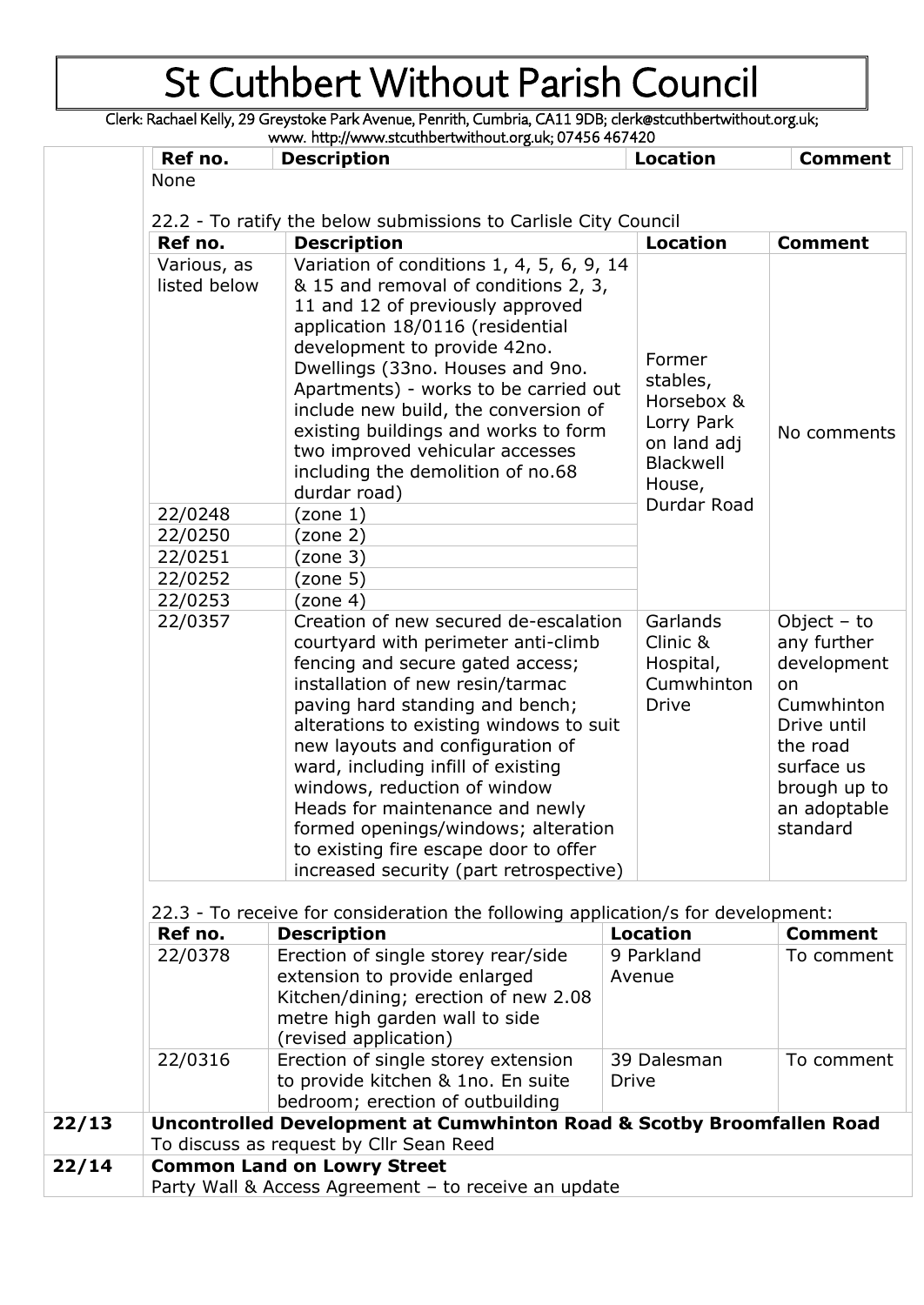Clerk: Rachael Kelly, 29 Greystoke Park Avenue, Penrith, Cumbria, CA11 9DB; clerk@stcuthbertwithout.org.uk; www. http://www.stcuthbertwithout.org.uk; 07456 467420

|       |                                                                                                                |                            |                    | www.nupypwww.sucunibertwithout.org.uk, 07-150-107-120                        |                                     |  |  |  |  |
|-------|----------------------------------------------------------------------------------------------------------------|----------------------------|--------------------|------------------------------------------------------------------------------|-------------------------------------|--|--|--|--|
| 22/15 | <b>Speckled Wood Ph2</b><br>To consider the ongoing concerns regarding the highways access to the above $-$ to |                            |                    |                                                                              |                                     |  |  |  |  |
|       |                                                                                                                |                            |                    |                                                                              |                                     |  |  |  |  |
|       | receive any update available                                                                                   |                            |                    |                                                                              |                                     |  |  |  |  |
| 22/16 | <b>Governance &amp; Policies</b>                                                                               |                            |                    |                                                                              |                                     |  |  |  |  |
|       | To consider and adopt the below policies:                                                                      |                            |                    |                                                                              |                                     |  |  |  |  |
|       | Appraisal policy                                                                                               |                            |                    |                                                                              | Equality and diversity policy       |  |  |  |  |
|       | Code of Conduct                                                                                                |                            |                    |                                                                              | Financial regulations               |  |  |  |  |
|       | Communication policy                                                                                           |                            |                    |                                                                              | Fixed assets                        |  |  |  |  |
|       | Complaints policy                                                                                              |                            |                    |                                                                              | Freedom of information policy       |  |  |  |  |
|       | Co-option policy                                                                                               |                            |                    |                                                                              | Grant policy                        |  |  |  |  |
|       | Co-option form                                                                                                 |                            |                    |                                                                              | Health & Safety policy              |  |  |  |  |
|       | Co-option procedure                                                                                            |                            |                    |                                                                              | Record Management policy            |  |  |  |  |
|       | Data Protection Policy                                                                                         |                            |                    |                                                                              | Risk management policy and protocol |  |  |  |  |
|       | Disciplinary & grievance policy                                                                                |                            |                    |                                                                              | <b>Standing Orders</b>              |  |  |  |  |
|       | Discretionary grant application form                                                                           |                            |                    | <b>Training Policy</b>                                                       |                                     |  |  |  |  |
|       | Diversity pledge                                                                                               |                            |                    |                                                                              |                                     |  |  |  |  |
| 22/17 | <b>Risk Management and Liabilities</b>                                                                         |                            |                    |                                                                              |                                     |  |  |  |  |
|       | To receive an update from the Clerk                                                                            |                            |                    |                                                                              |                                     |  |  |  |  |
| 22/18 | <b>Highways</b>                                                                                                |                            |                    |                                                                              |                                     |  |  |  |  |
|       |                                                                                                                |                            |                    | Cumwhinton Drive - concerns regarding the extremely dangerous potholes       |                                     |  |  |  |  |
|       |                                                                                                                |                            |                    | Drainage works to Creighton Rugby Club & Cumwhinton Drive                    |                                     |  |  |  |  |
|       | To receive any highways issues within the parish                                                               |                            |                    |                                                                              |                                     |  |  |  |  |
|       |                                                                                                                |                            |                    | To note that highways issues are best reported to the Cumbria County Council |                                     |  |  |  |  |
|       |                                                                                                                |                            |                    | Highways Information System, either online of by the phone: 0300 303 2992 or |                                     |  |  |  |  |
|       | https://cumbria-                                                                                               |                            |                    |                                                                              |                                     |  |  |  |  |
|       |                                                                                                                |                            |                    | chhost.onmats.com/w/webpage/highwaysenguiry?context record id=6448771&webpa  |                                     |  |  |  |  |
|       | ge token=6b691f6d497c647c0f2b442511226fe944163e466d501670b6190559436e37                                        |                            |                    |                                                                              |                                     |  |  |  |  |
|       | 41                                                                                                             |                            |                    |                                                                              |                                     |  |  |  |  |
| 22/19 | <b>Financial Matters</b>                                                                                       |                            |                    |                                                                              |                                     |  |  |  |  |
|       | 19.1 - To note any income:                                                                                     |                            |                    |                                                                              |                                     |  |  |  |  |
|       | <b>Date</b>                                                                                                    | <b>Payee</b>               | <b>Budget Head</b> |                                                                              | Amount £                            |  |  |  |  |
|       | 19/04/2022                                                                                                     | Carlisle CC                | Precept            |                                                                              | 25,500.00                           |  |  |  |  |
|       | 26/04/2022                                                                                                     | HMRC                       |                    | VAT return YE 30.03.2022                                                     | 2203.08                             |  |  |  |  |
|       |                                                                                                                |                            |                    |                                                                              |                                     |  |  |  |  |
|       | 19.2 - To approve payments detailed below:                                                                     |                            |                    |                                                                              |                                     |  |  |  |  |
|       | <b>Date</b>                                                                                                    | <b>Payee</b>               | <b>Cheque</b>      | <b>Budget Head</b>                                                           | Amount £                            |  |  |  |  |
|       |                                                                                                                |                            | No.                |                                                                              | inc VAT                             |  |  |  |  |
|       | 31/03/2022                                                                                                     | Unity                      | <b>DD</b>          | Service Charge                                                               | 18.00                               |  |  |  |  |
|       | 04/04/2022                                                                                                     | N Power                    | DD                 | Lighting                                                                     | 73.83                               |  |  |  |  |
|       | 28/04/2022                                                                                                     | <b>HMRC</b>                | <b>SO</b>          | Salary                                                                       |                                     |  |  |  |  |
|       |                                                                                                                |                            |                    |                                                                              |                                     |  |  |  |  |
|       |                                                                                                                |                            |                    |                                                                              | 96.55                               |  |  |  |  |
|       | 28/04/2022                                                                                                     | R Kelly                    | SO                 | Salary - April                                                               | 662.60                              |  |  |  |  |
|       |                                                                                                                |                            |                    | Bus Shelter Cleaning/                                                        |                                     |  |  |  |  |
|       | 03/05/2022                                                                                                     | I Rumney                   | <b>SO</b>          | Playground Inspection                                                        | 180.00                              |  |  |  |  |
|       | 03/05/2022                                                                                                     | I Rumney                   | <b>SO</b>          | Grass cutting                                                                | 757.06                              |  |  |  |  |
|       | 26/05/2022                                                                                                     | J Airey                    | 300009             | <b>Internal Audit</b>                                                        | 50.00                               |  |  |  |  |
|       | 26/05/2022                                                                                                     | <b>CALC</b>                | 300010             | Subscription                                                                 | 558.40                              |  |  |  |  |
|       |                                                                                                                | <b>DM Payroll</b>          |                    |                                                                              |                                     |  |  |  |  |
|       | 26/05/2022<br>26/05/2022                                                                                       | <b>Services</b><br>R Kelly | 300011<br>300012   | Accounting fees<br><b>Expenses and Mileage</b>                               | 120.00                              |  |  |  |  |